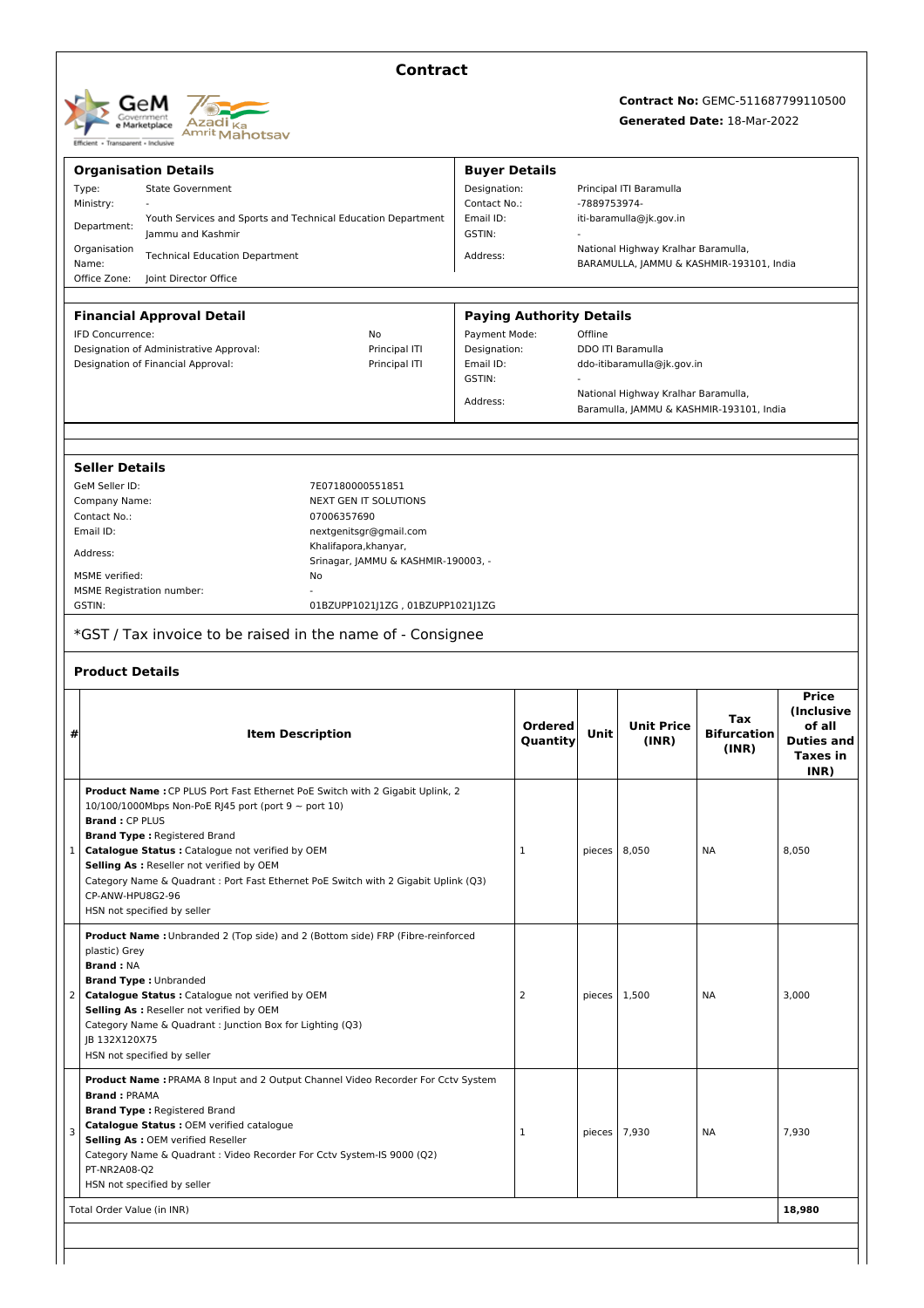| S.No                                                               | Consignee                               | Item                                                                                          |                                                                                                                                                                                                                                                                                                                                                                                                                                                                                                                                                                                                     |                                                                                                                            | Lot<br>No. | Quantity       | <b>Delivery</b> | <b>Delivery To Be</b><br><b>Start After Completed By</b> |  |
|--------------------------------------------------------------------|-----------------------------------------|-----------------------------------------------------------------------------------------------|-----------------------------------------------------------------------------------------------------------------------------------------------------------------------------------------------------------------------------------------------------------------------------------------------------------------------------------------------------------------------------------------------------------------------------------------------------------------------------------------------------------------------------------------------------------------------------------------------------|----------------------------------------------------------------------------------------------------------------------------|------------|----------------|-----------------|----------------------------------------------------------|--|
| Baramulla<br>Email ID: iti-<br>1<br>GSTIN: -<br>Kralhar Baramulla, |                                         | Designation: Principal ITI                                                                    | CP PLUS Port Fast Ethernet PoE Switch with 2 Gigabit Uplink, 2<br>10/100/1000Mbps Non-PoE RJ45 port (port $9 \sim$ port 10)                                                                                                                                                                                                                                                                                                                                                                                                                                                                         |                                                                                                                            |            | 1              | 18-Mar-2022     | 02-Apr-2022                                              |  |
|                                                                    |                                         | baramulla@jk.gov.in<br>Contact: -7889753974-                                                  | Unbranded 2 (Top side) and 2 (Bottom side) FRP (Fibre-reinforced<br>plastic) Grey                                                                                                                                                                                                                                                                                                                                                                                                                                                                                                                   |                                                                                                                            |            | $\overline{2}$ | 18-Mar-2022     | 02-Apr-2022                                              |  |
|                                                                    |                                         | Address: National Highway<br>BARAMULLA, JAMMU &<br>KASHMIR-193101, India                      | PRAMA 8 Input and 2 Output Channel Video Recorder For Cctv System                                                                                                                                                                                                                                                                                                                                                                                                                                                                                                                                   |                                                                                                                            | 1          | 18-Mar-2022    | 02-Apr-2022     |                                                          |  |
|                                                                    |                                         | PoE RJ45 port (port $9 \sim$ port 10)                                                         | Product Specification for CP PLUS Port Fast Ethernet PoE Switch with 2 Gigabit Uplink, 2 10/100/1000Mbps Non-                                                                                                                                                                                                                                                                                                                                                                                                                                                                                       |                                                                                                                            |            |                |                 |                                                          |  |
|                                                                    | <b>Specification</b>                    | Sub-Spec                                                                                      |                                                                                                                                                                                                                                                                                                                                                                                                                                                                                                                                                                                                     | <b>Value</b>                                                                                                               |            |                |                 |                                                          |  |
|                                                                    |                                         | Storage Temperature                                                                           |                                                                                                                                                                                                                                                                                                                                                                                                                                                                                                                                                                                                     | $-20$                                                                                                                      |            |                |                 |                                                          |  |
|                                                                    |                                         | <b>Operating Temperature</b>                                                                  |                                                                                                                                                                                                                                                                                                                                                                                                                                                                                                                                                                                                     | 0                                                                                                                          |            |                |                 |                                                          |  |
|                                                                    |                                         | Network Port                                                                                  |                                                                                                                                                                                                                                                                                                                                                                                                                                                                                                                                                                                                     |                                                                                                                            |            |                |                 |                                                          |  |
| Technical                                                          |                                         |                                                                                               |                                                                                                                                                                                                                                                                                                                                                                                                                                                                                                                                                                                                     | 2 10/100/1000Mbps Non-PoE RJ45 port (port $9 \sim$ port 10)                                                                |            |                |                 |                                                          |  |
| Parameter                                                          |                                         | Network protocol and standard                                                                 |                                                                                                                                                                                                                                                                                                                                                                                                                                                                                                                                                                                                     | IEEE 802.3af/at Power over Ethernet                                                                                        |            |                |                 |                                                          |  |
|                                                                    |                                         | <b>Working Humidity</b>                                                                       |                                                                                                                                                                                                                                                                                                                                                                                                                                                                                                                                                                                                     | 90                                                                                                                         |            |                |                 |                                                          |  |
|                                                                    |                                         | <b>Storage Humidity</b>                                                                       |                                                                                                                                                                                                                                                                                                                                                                                                                                                                                                                                                                                                     | 90                                                                                                                         |            |                |                 |                                                          |  |
|                                                                    |                                         | LEDs indicator                                                                                |                                                                                                                                                                                                                                                                                                                                                                                                                                                                                                                                                                                                     | LINK/ACT                                                                                                                   |            |                |                 |                                                          |  |
| Generic                                                            |                                         | <b>Transfer Rate</b>                                                                          |                                                                                                                                                                                                                                                                                                                                                                                                                                                                                                                                                                                                     | Network interface: 10BASE-T or 100BASE-TX Ethernet RJ-45 port                                                              |            |                |                 |                                                          |  |
|                                                                    |                                         | Power pin                                                                                     |                                                                                                                                                                                                                                                                                                                                                                                                                                                                                                                                                                                                     | $1/2(+)$                                                                                                                   |            |                |                 |                                                          |  |
|                                                                    | Performance<br>Performance<br>Parameter |                                                                                               |                                                                                                                                                                                                                                                                                                                                                                                                                                                                                                                                                                                                     | Bandwidth: 5.6Gbps (no block), Frames filter and transfer rate, 10M port<br>maximum 14,800pps,100M port maximum 148,800pps |            |                |                 |                                                          |  |
| Electrical                                                         |                                         | Power Source                                                                                  |                                                                                                                                                                                                                                                                                                                                                                                                                                                                                                                                                                                                     | 96                                                                                                                         |            |                |                 |                                                          |  |
| Parameter                                                          |                                         |                                                                                               | Single port maximum output power                                                                                                                                                                                                                                                                                                                                                                                                                                                                                                                                                                    | 30                                                                                                                         |            |                |                 |                                                          |  |
|                                                                    |                                         | Height                                                                                        |                                                                                                                                                                                                                                                                                                                                                                                                                                                                                                                                                                                                     | 27                                                                                                                         |            |                |                 |                                                          |  |
|                                                                    |                                         | Weight                                                                                        |                                                                                                                                                                                                                                                                                                                                                                                                                                                                                                                                                                                                     | 1                                                                                                                          |            |                |                 |                                                          |  |
| Dimension                                                          |                                         | Length                                                                                        |                                                                                                                                                                                                                                                                                                                                                                                                                                                                                                                                                                                                     | 184                                                                                                                        |            |                |                 |                                                          |  |
|                                                                    |                                         | Width                                                                                         |                                                                                                                                                                                                                                                                                                                                                                                                                                                                                                                                                                                                     | 94                                                                                                                         |            |                |                 |                                                          |  |
|                                                                    |                                         | Name of the Lab                                                                               |                                                                                                                                                                                                                                                                                                                                                                                                                                                                                                                                                                                                     | <b>NA</b>                                                                                                                  |            |                |                 |                                                          |  |
|                                                                    |                                         | Address of the Lab                                                                            |                                                                                                                                                                                                                                                                                                                                                                                                                                                                                                                                                                                                     | <b>NA</b>                                                                                                                  |            |                |                 |                                                          |  |
|                                                                    |                                         |                                                                                               |                                                                                                                                                                                                                                                                                                                                                                                                                                                                                                                                                                                                     | <b>NA</b>                                                                                                                  |            |                |                 |                                                          |  |
| <b>Test Report</b>                                                 |                                         | Test Report Number                                                                            |                                                                                                                                                                                                                                                                                                                                                                                                                                                                                                                                                                                                     |                                                                                                                            |            |                |                 |                                                          |  |
|                                                                    |                                         | <b>Test Report Date</b><br>Availability of Type Test Report for conformity of parameters from | <b>NA</b><br>No                                                                                                                                                                                                                                                                                                                                                                                                                                                                                                                                                                                     |                                                                                                                            |            |                |                 |                                                          |  |
| <b>Test Reports</b>                                                |                                         |                                                                                               | any ILAC/NABL accredited/Central Gov. LAB.<br>Test report to be submitted to the Buyer on Demand                                                                                                                                                                                                                                                                                                                                                                                                                                                                                                    | No                                                                                                                         |            |                |                 |                                                          |  |
|                                                                    |                                         |                                                                                               |                                                                                                                                                                                                                                                                                                                                                                                                                                                                                                                                                                                                     |                                                                                                                            |            |                |                 |                                                          |  |
|                                                                    |                                         |                                                                                               | Note: Seller has given an undertaking that it has made arrangements for getting the stores from an authorized distributor / dealer / channel partner of the OEM of<br>the offered product. At the time of delivery of goods, Seller will provide necessary chain documents (in the form of GST Invoice) to prove that the supplied goods are<br>genuine and are being sourced from an authorized distributor / dealer / channel partner of the OEM. In case of any complaint about genuineness of the supplied<br>products, Seller shall be responsible for providing genuine replacement supplies. |                                                                                                                            |            |                |                 |                                                          |  |
|                                                                    |                                         |                                                                                               | Product Specification for Unbranded 2 (Top side) and 2 (Bottom side) FRP (Fibre-reinforced plastic) Grey                                                                                                                                                                                                                                                                                                                                                                                                                                                                                            |                                                                                                                            |            |                |                 |                                                          |  |
|                                                                    | <b>Specification</b>                    | Sub-Spec                                                                                      |                                                                                                                                                                                                                                                                                                                                                                                                                                                                                                                                                                                                     |                                                                                                                            |            | <b>Value</b>   |                 |                                                          |  |
|                                                                    |                                         | Junction Box Width (in mm)                                                                    |                                                                                                                                                                                                                                                                                                                                                                                                                                                                                                                                                                                                     |                                                                                                                            |            | 120            |                 |                                                          |  |

Junction Box Height (in mm) 132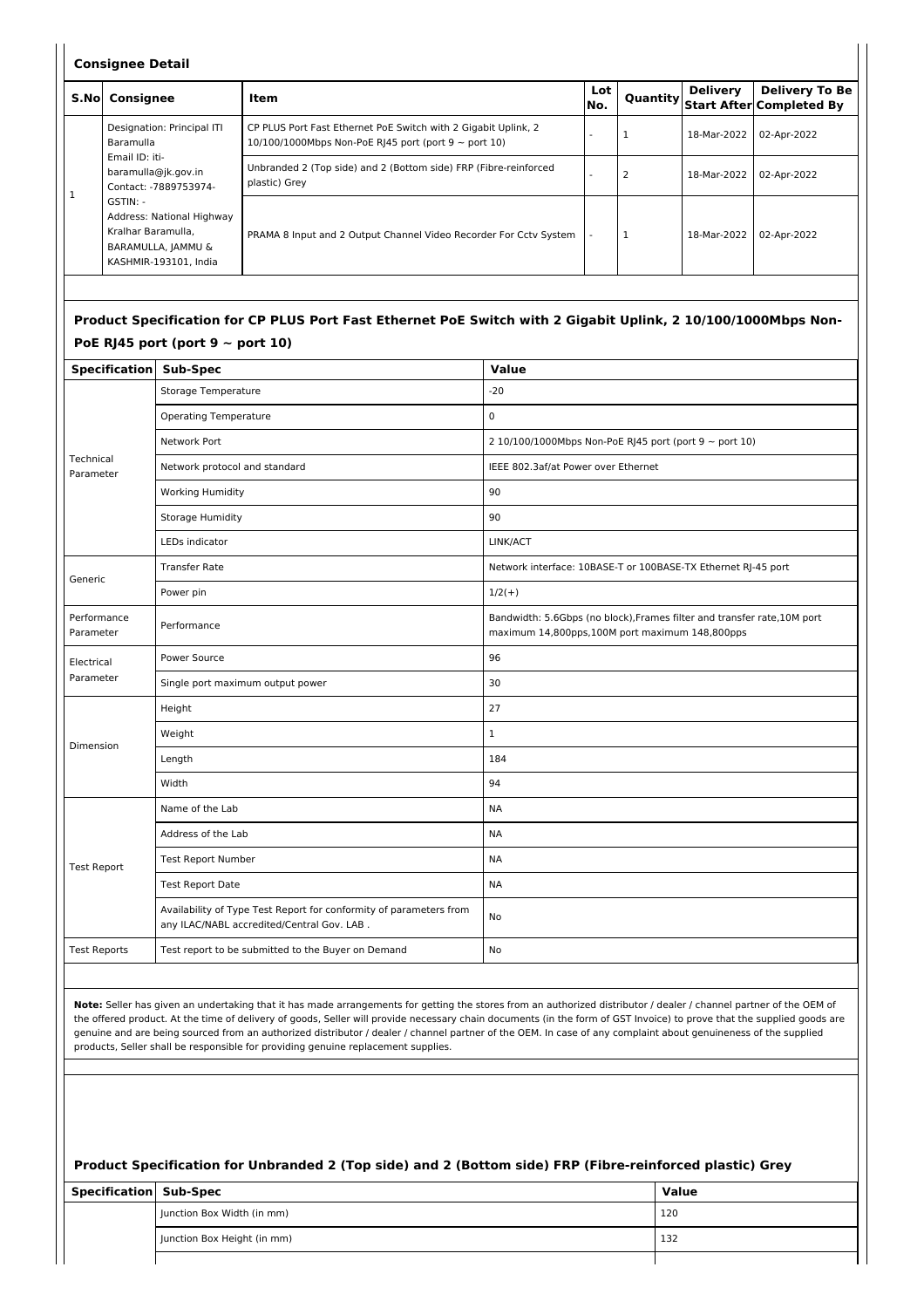|                       | Junction Box Depth (in mm) )                                                                                                                           | 75                                                              |
|-----------------------|--------------------------------------------------------------------------------------------------------------------------------------------------------|-----------------------------------------------------------------|
| <b>DIMENSIONS</b>     | Overall dimension tolerance (+/- in mm)                                                                                                                | 5                                                               |
|                       | Material (sheet) thickness (in mm)                                                                                                                     | $\overline{2}$                                                  |
|                       | Thickness tolerance (+/- in mm)                                                                                                                        | 0.5                                                             |
|                       | Weight of each junction box (in Kg) - Must declare                                                                                                     | 750                                                             |
|                       | Description of store                                                                                                                                   | Junction Box for Lighting                                       |
|                       | Material of Junction Box                                                                                                                               | FRP (Fibre-reinforced plastic)                                  |
|                       | Shape of Junction Box                                                                                                                                  | Square                                                          |
| <b>GENERIC</b>        | Colour of junction box                                                                                                                                 | Grey                                                            |
|                       | Degree of protection                                                                                                                                   | IP65 (as per IS/IEC 60529:2001 latest)                          |
|                       | Safety compliances                                                                                                                                     | Fire retardant Class - FV-0 (as per<br>IS:11731 Part-II)        |
|                       | Type of front cover fixing on junction box (front side)                                                                                                | Front cover with 4 Nos. Fastners with<br>retainers (Mild steel) |
|                       | No.of way on Junction Box (in Nos.)                                                                                                                    | 2 (Top side), 2 (Bottom side)                                   |
|                       | Cable Glands on junction box                                                                                                                           | No                                                              |
|                       | Voltage Grade of terminal block                                                                                                                        | 1100 V, 50 HZ, AC                                               |
| <b>CONSTRUCTION</b>   | Number of terminal connector on junction box                                                                                                           | $\overline{2}$                                                  |
|                       | Terminal connector supporting for maximum size of conductor (in Sq mm)                                                                                 | 16                                                              |
|                       | Type of mounting                                                                                                                                       | <b>Wall Mounting</b>                                            |
|                       | Accessories for each junction box                                                                                                                      | Neoprene Rubber Gasket 1 No.                                    |
|                       | Insulation resistsnce (between all live parts connected together and the body)                                                                         | $>$ 200 M $\Omega$                                              |
|                       | High voltage withstand test (between all live parts connected together and the body)                                                                   | 2 KV (rms) for 1 minute                                         |
|                       | Availability of test reports with complete drawings from Central Govt Lab/NABL/ILAC accrediated<br>laboratory to prove conformity of the specification | Yes                                                             |
| <b>CERTIFICATIONS</b> | Test report number and date if claimbed "Yes" If No write NA                                                                                           | 4787189194                                                      |
|                       | Name and addres of lab (If No test reports write NA)                                                                                                   | <b>UBL BANGALORE</b>                                            |
|                       | Agreed to furnish all the test rports and certificates to the buyer/consignee on demand                                                                | Yes                                                             |

**Note:** Seller has given an undertaking that it has made arrangements for getting the stores from an authorized distributor / dealer / channel partner of the OEM of the offered product. At the time of delivery of goods, Seller will provide necessary chain documents (in the form of GST Invoice) to prove that the supplied goods are genuine and are being sourced from an authorized distributor / dealer / channel partner of the OEM. In case of any complaint about genuineness of the supplied products, Seller shall be responsible for providing genuine replacement supplies.

#### **Product Specification for PRAMA 8 Input and 2 Output Channel Video Recorder For Cctv System**

| <b>Specification</b> | Sub-Spec                                                                                              | <b>Value</b>                 |
|----------------------|-------------------------------------------------------------------------------------------------------|------------------------------|
|                      | Number of Video Input Channels                                                                        | 8                            |
|                      | Number of Non-IP based Video input Channels for HVR                                                   | <b>NA</b>                    |
|                      | Number of IP based Video input Channels for HVR                                                       | <b>NA</b>                    |
|                      | Number of Video Output Channels                                                                       | 2                            |
|                      | <b>Recording Resolution</b>                                                                           | 4K (3840 × 2160)             |
|                      | Supported Compression Technique                                                                       | H.264, H.265, H.265+, H.264+ |
| <b>VIDEO</b>         | Maximum Number of cameras to be viewed on a single display                                            | 8                            |
|                      | Total number of simultaneous local views                                                              | $\overline{2}$               |
|                      | Simultaneous Monitoring Connections for All Cameras (Users in<br>Local Network for Client Connection) | 16                           |
|                      | Recording Speed for all channels (fps)                                                                | 25                           |
|                      | Minimum Through put (Mbps)                                                                            | 96                           |
|                      | Display Image Rate                                                                                    | Real time per channel        |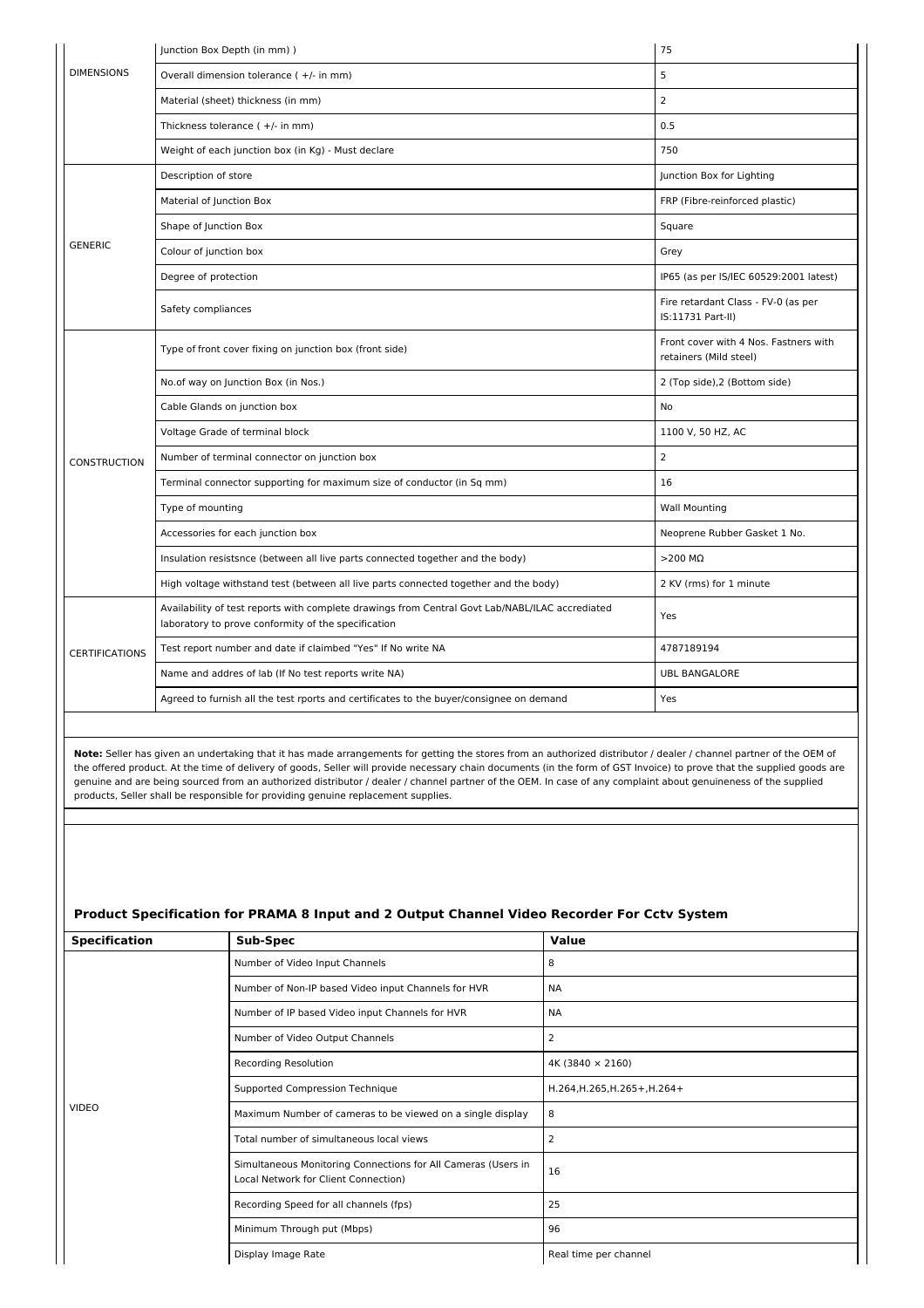|                       | Type of Recording Device                                                           | <b>NVR</b>                                                        |
|-----------------------|------------------------------------------------------------------------------------|-------------------------------------------------------------------|
|                       | IP Camera Support                                                                  | Yes                                                               |
|                       | PTZ Camera control Support                                                         | Yes                                                               |
| <b>TYPE</b>           | Housing construction                                                               | Alluminium                                                        |
|                       | Mounting                                                                           | Rack Mounted                                                      |
|                       | Rack Mount configuration                                                           | 10                                                                |
|                       | Capability of Recorder to Work with Other Makes of CCTV<br>Cameras (ONVIF support) | Yes                                                               |
|                       | Audio Support                                                                      | Yes                                                               |
|                       | Audio Input                                                                        | $\mathbf{1}$                                                      |
| <b>AUDIO</b>          | Audio Output                                                                       | $\mathbf{1}$                                                      |
|                       | Audio Compression                                                                  | G.726, G.711, G.722.1, A-Law, U-Law                               |
|                       | Minimum Number of Simultaneous Channels for Two-way Audio<br>Support               | $\mathbf{1}$                                                      |
| <b>SECURITY</b>       | Type of Encryption                                                                 | HTTPS (SSL/TSL)                                                   |
|                       | Multi Level User ID / Password                                                     | Yes                                                               |
|                       | Alarm Support                                                                      | No                                                                |
|                       | Alarm Input                                                                        | <b>NA</b>                                                         |
|                       | Alarm Output                                                                       | <b>NA</b>                                                         |
| <b>ALARM</b>          | Pre / Post Alarm Buffer                                                            | No                                                                |
|                       | Pre-Alarm Recording                                                                | 0                                                                 |
|                       | Post-Alarm Recording                                                               | 0                                                                 |
|                       | Video Content Analytics (VCA)                                                      | <b>NA</b>                                                         |
|                       | Operating System Supported                                                         | Linux                                                             |
|                       | Supported Network Protocols                                                        | SNMP, DHCP, HTTP, HTTPS, DNS, DDNS, RTSP, NTP, UPnP, SMTP, TCP/IP |
|                       | Supported Interface                                                                | Ethernet, HDMI, VGA, USB                                          |
|                       | Physical Layer of Ethernet                                                         | 10/100 Base TX                                                    |
|                       | Number of Ethernet Ports                                                           | $\mathbf{1}$                                                      |
| NETWORK PROTOCOLS /   | Number of HDMI Ports                                                               | $1\,$                                                             |
| INTERFACE / OPERATING | Number of VGA Ports                                                                | $\mathbf 1$                                                       |
| <b>SYSTEM</b>         | Number of CVBS Ports                                                               | 0                                                                 |
|                       | Number of USB Ports                                                                | $\overline{2}$                                                    |
|                       | Number of Serial Ports                                                             | $\pmb{0}$                                                         |
|                       | Number of PoE Ports                                                                | 0                                                                 |
|                       | Supported SIM Slot                                                                 | <b>NA</b>                                                         |
|                       | Number of SIM Slots                                                                | 0                                                                 |
|                       | Video Loop Support                                                                 | No                                                                |
|                       | Video Recorder supports recording on NAS Directly                                  | Yes                                                               |
|                       | Remote Administration (Remote Configuration And Status Using<br>Web Based Tool)    | Yes                                                               |
|                       | System Update (Remote System Update Over Network Using<br>Web Client)              | Yes                                                               |
|                       | PC Client (PC Application Client With A Channel Recording<br>Feature Support)      | Yes                                                               |
|                       | Web Client (Viewer through HTTP system configuration)                              | Yes                                                               |
| <b>FEATURES</b>       | On Screen Display (In English)                                                     | Yes                                                               |
|                       | Drivers / Compatible Software (Wherever Applicable) Part Of<br>Supply              | Yes                                                               |
|                       | Recording schedule support                                                         | Yes                                                               |
|                       | <b>Bandwidth Control</b>                                                           | Yes                                                               |
|                       | Camera Notification                                                                | Spot (POP up Window) on Event, E-mail                             |
|                       |                                                                                    |                                                                   |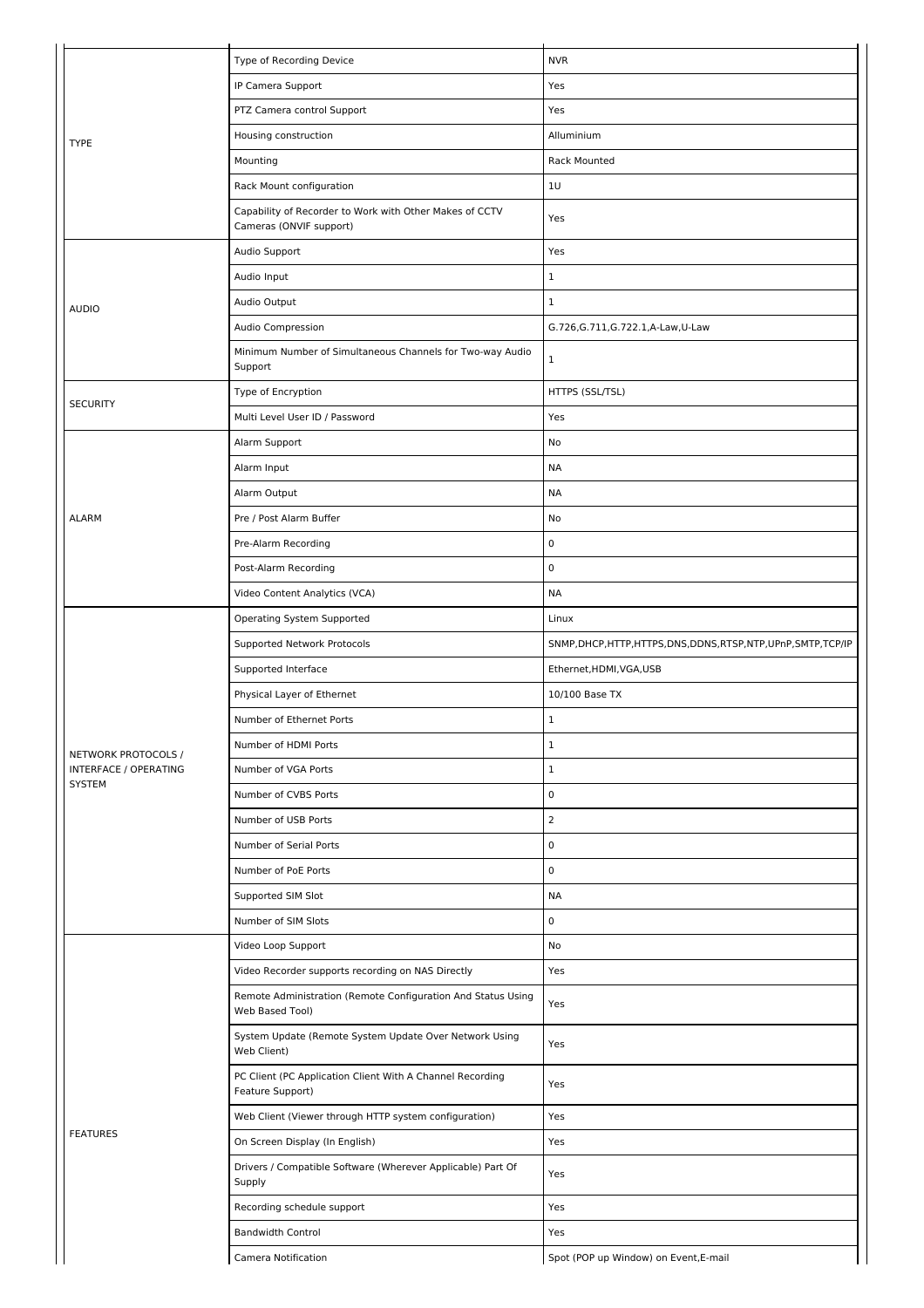|                                 | Network transmission Speed                                                                                                     | Real time display @ D1 resolution, Constant Bit Rate<br>(CBR), Variable Bit Rate (VBR)             |
|---------------------------------|--------------------------------------------------------------------------------------------------------------------------------|----------------------------------------------------------------------------------------------------|
|                                 | Other features, if any                                                                                                         | <b>REFER DATASHEET</b>                                                                             |
|                                 | Search                                                                                                                         | Date, Time, Event, Log, Motion                                                                     |
|                                 | <b>Bookmarks</b>                                                                                                               | Forward, Backward, adjustable playback speed, Full Screen, Next<br>Camera, Previous Camera, Repeat |
| PLAYBACK / VIEW /<br>MANAGEMENT | Page preview                                                                                                                   | Multi Monitor Support, Video Window                                                                |
|                                 | <b>Total Management</b>                                                                                                        | Delete, Remote Data Export, USER MANAGEMENT                                                        |
|                                 | Camera                                                                                                                         | Add, Edit, Delete                                                                                  |
|                                 | Internal Hard Drive Interface                                                                                                  | <b>SATA II</b>                                                                                     |
|                                 | Number of Hard Disks (inclusive in the scope of supply)                                                                        | $\mathbf 0$                                                                                        |
|                                 | Storage Capacity of each Hard Disk (TB)                                                                                        | 6                                                                                                  |
| <b>STORAGE</b>                  | <b>Total Storage Capacity(TB)</b>                                                                                              | 12                                                                                                 |
|                                 | Internal Storage Expandable upto (TB)                                                                                          | $\mathbf 0$                                                                                        |
|                                 | Number of Hard Disks supported                                                                                                 | $\overline{2}$                                                                                     |
|                                 | <b>Redundancy Option</b>                                                                                                       | <b>NA</b>                                                                                          |
|                                 | Power Input                                                                                                                    | 12 V DC                                                                                            |
|                                 | Power Consumption                                                                                                              | 15                                                                                                 |
| POWER SUPPLY                    | Suitable Adapter to be Supplied to Make the Equipment Work on<br>230 V ± 10 %, 50 Hz                                           | <b>NA</b>                                                                                          |
|                                 | Redundant Power Supply                                                                                                         | No                                                                                                 |
|                                 | Minimum Operating Temperature                                                                                                  | $-10$                                                                                              |
| OPERATING CONDITIONS            | Maximum Operating Temperature                                                                                                  | 55                                                                                                 |
|                                 | Relative Humidity Non Condensing at 40 deg C                                                                                   | 90                                                                                                 |
|                                 | Warranty                                                                                                                       | 5                                                                                                  |
| <b>WARRANTY / SERVICES</b>      | Time for Replacement of Defective Product During Warranty<br>Period                                                            | 96                                                                                                 |
|                                 | Availability of facility and infrastructure for verification of all the<br>parameters, features and capability with the Seller | No                                                                                                 |
|                                 | Conformity to Dry Heat test at Specified Maximum Operating<br>Temperature for 16 hours as per IS :9000 latest                  | No                                                                                                 |
| ENVIRONMENTAL /                 | Conformity to Damp heat at 40 degree C - 95% RH (cyclic test):<br>two cycles of 16+8 hours as per IS: 9000 latest              | No                                                                                                 |
|                                 | Conformity to Cold test at Specified Minimum Operating<br>Temperature for 4 hours as per IS: 9000 latest                       | No                                                                                                 |
| <b>CERTIFICATION</b>            | BIS Registration for safety general requirements as per IS:<br>13252 (Part 1): latest                                          | Yes                                                                                                |
|                                 | Availability of Test Report from Central Govt/NABL/ILAC<br>accredited lab to prove conformity to specification                 | No                                                                                                 |
|                                 | Test Report Number and Date                                                                                                    | AT TIME OF SUPPLY                                                                                  |
|                                 | Name and Address of Test Lab                                                                                                   | PRAMA                                                                                              |
|                                 | Certification                                                                                                                  | UL/BIS, BIS                                                                                        |
|                                 |                                                                                                                                |                                                                                                    |

### **Terms and Conditions**

**1. Special terms and conditions- Version:3 effective from 23-05-2021**